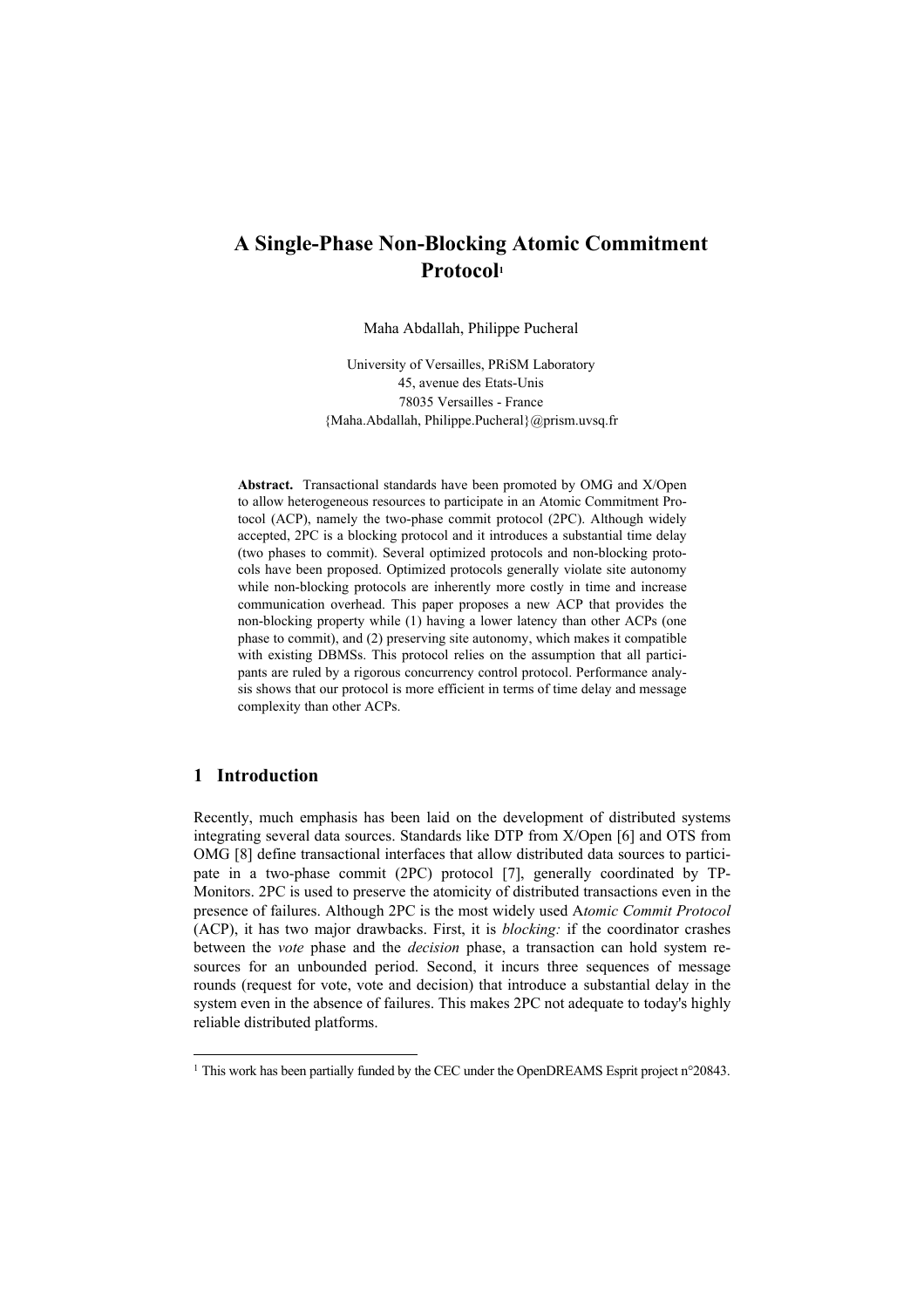Several solutions have been proposed to eliminate the voting phase of the 2PC. The *early prepare* protocol [9] forces each participant to enter in a *prepare* state after the execution of each operation. A participant is thus ready to commit a transaction at any time thereby making its vote implicit. The main drawback comes from the fact that each operation has to be registered in the participant's log on disk, thus introducing a blocking I/O. The *coordinator log* protocol [9] exploits the *early prepare* idea and avoids the blocking I/O on the participants by centralizing the participant's log on the coordinator. However, this violates site autonomy by forcing participants to externalize their log records. More recently, the IYV (*implicit yes-vote*) protocol [1] has been proposed to exploit the performance and reliability properties of future gigabitnetworked database systems. IYV capitalizes on the *early prepare* and *coordinator log* protocols. The underlying assumption in IYV is that all sites employ a rigorous concurrency control protocol [4]. Participants in a transaction pass in the acknowledgment messages their redo log files and read locks to the coordinator. Thus the coordinator can forward recover a transaction on failed participants. Although well adapted to gigabit-networked DBMSs, this protocol (i) does not preserve site autonomy by forcing participants to externalize logging and locking information, (ii) puts strong hypothesis on the network bandwidth and (iii) increases the probability of blocking since a coordinator crash that occurs at any time during the transaction processing will block the participants until the coordinator's recovery.

A number of non-blocking commit protocols have been proposed in the literature. The simplest is the *three phase commit protocol* (3PC) [10]. 3PC is non blocking at the expense of two extra message rounds needed to terminate a transaction even in the absence of failures. This high latency makes 3PC not adapted to today's systems with long mean time between failures. To avoid this problem, a new protocol, noted ACP-UTRB, was proposed [5]. ACP-UTRB shares the basic structure of 2PC (two phases to commit) and achieves non-blocking in synchronous systems by exploiting the properties of the underlying communication primitive it uses to broadcast decision messages.

In this paper, we propose a new atomic commitment protocol, noted NB-SPAC (Non-Blocking Single-Phase Atomic Commit). NB-SPAC has a *low latency* (one phase to commit), is *non-blocking* and preserves *site autonomy*. During normal execution as well as in case of one or more site failures, a transaction is committed in a single phase under the assumption that participating DBMSs are ruled by a rigorous concurrency control protocol [4]. This assumption is exploited to eliminate the voting phase of 2PC and to guarantee that our recovery mechanism preserves serializability. Non blocking is achieved by using a reliable broadcast primitive to deliver the decision messages [5]. Finally, NB-SPAC preserves site autonomy by exploiting techniques introduced in multidatabase systems to recover from failures [3].

This paper is organized as follows. Section 2 introduces the distributed transaction model we consider. Section 3 presents SPAC, our single phase atomic commitment protocol. Section 4 details NB-SPAC, the non-blocking version of SPAC. The two protocols share the same structure but differ in the way communications between the sites are handled. Section 5 introduces the recovery protocol, common to SPAC and NB-SPAC, needed to recover after site failures. In section 6, we compare the per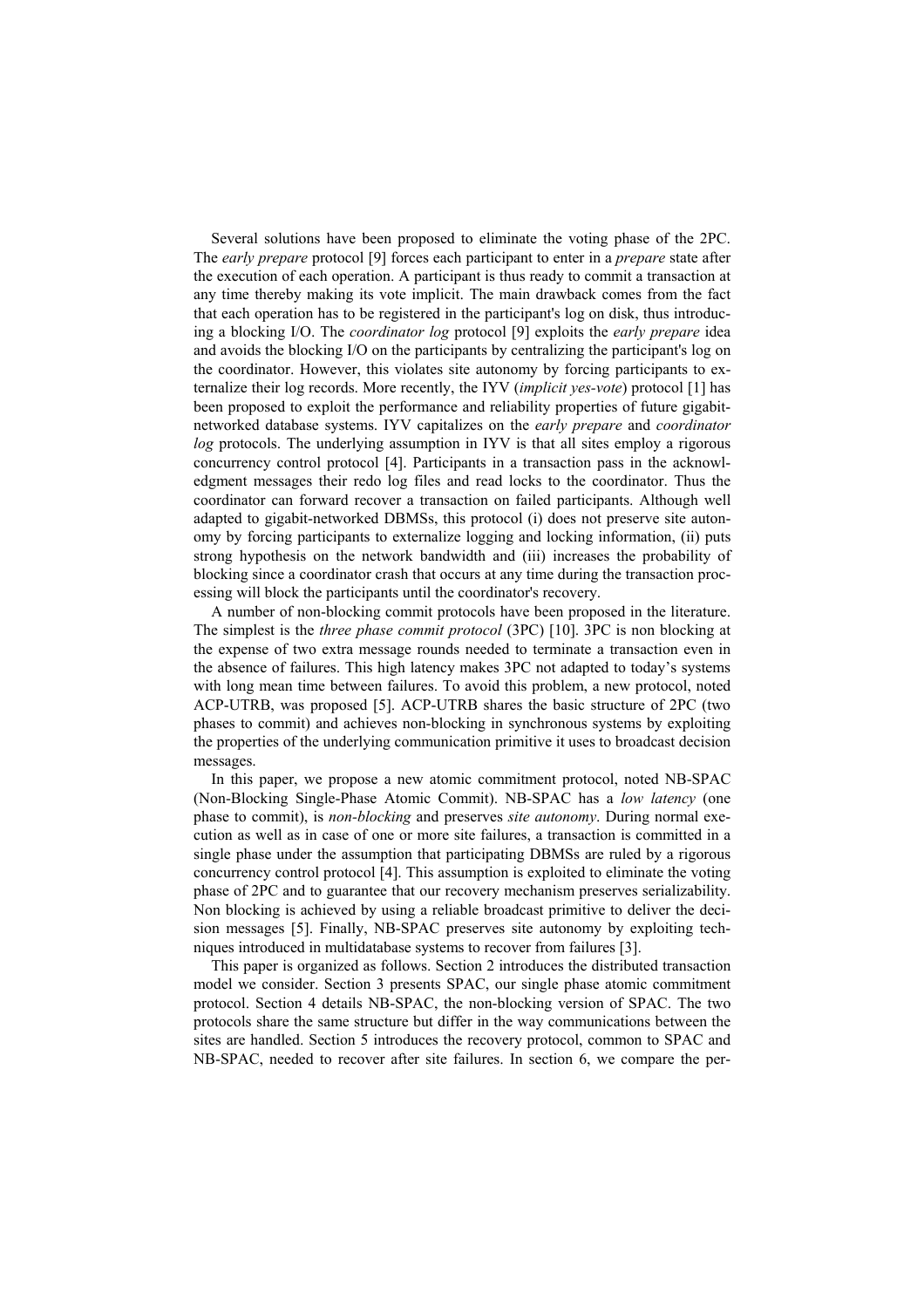formance of NB-SPAC with other well known ACP protocols. Finally, section 7 summarizes the main contributions of this work.

## **2 Distributed Transaction Model**

We consider distributed database systems built from pre-existing and independent local DBMSs located at different sites. Distributed transactions are allowed to access objects residing at these DBMSs under the control of a Global Transaction Manager (GTM). Each distributed transaction is decomposed by the GTM into one branch per accessed site. There is no restriction on parallel or sequential processing by the GTM of the operations belonging to the same transaction or to different distributed transactions. However, we consider that each operation is acknowledged by the local DBMS executing it. Each operation is sent to and executed by a single DBMS.

An important objective of the considered distributed transaction model is the preservation of *site autonomy*. This means that : (i) participating DBMSs do not have to be aware of the distribution, (ii) local DBMS information (e.g., log records or lock tables) is not externalized and cannot be exploited by the GTM. Site autonomy is a preliminary condition to the integration of existing systems [3]. Each participating DBMS is assumed to guarantee, by means of a local transaction manager (LTM), serializability and fault tolerance of all transactions (i.e., GTM's transaction branches) submitted to it. The GTM is responsible for the global serializability and the global atomicity of distributed transactions. A local GTM agent, noted GTMAgent, can be used to ease the integration of each local DBMS. This doesn't violate site autonomy as far as the existing interface of each local DBMS is preserved. To simplify notations, we consider a single DBMS per site (i.e., site  $S_k$  is synonym of DBMS<sub>k</sub>) and a single GTM in the architecture. A typical example of a GTM is a TP-monitor. Clearly, several instances of GTMs can co-exist in the same architecture and may share the same GTMAgents. Note that the presence of several GTMs does not impact the algorithms. The distributed transaction model we consider is presented in Fig. 1.

We summarize below notations that will be used all along the paper :

- op1<sub>i</sub>, op2<sub>i</sub>, ..., opn<sub>i</sub> is the sequence of operations performed by transaction  $T_i$ .
- ack(op) refers to the acknowledgment of a given operation op.
- $T_{ik}$  refers to the branch of transaction  $T_i$  executed on site  $S_k$ .
- commit<sub>i</sub> (resp., abort<sub>i</sub>) refers to the commit (resp., abort) of the transaction  $T_i$ .
- commit<sub>ik</sub> (resp., abort<sub>ik</sub>) refers to the commit (resp., abort) of  $T_{ik}$ .

• send<sub>k</sub>(m) and receive<sub>k</sub>(m) respectively refer to the sending to site  $S_k$  and the receipt from site  $S_k$  of a given message m.

•  $T_i$   $\frac{RW}{T_i}$  represents a dependency between  $T_i$  and  $T_i$  due to a Read/Write conflict, that is  $T_i$  performed a write operation on a given object O which conflicts with a preceding  $T_i$  read operation on O. Similar notations are used to express Write/Write (WW) and Write/Read (WR) conflicts.  $T_i \rightarrow T_i$  represents any dependency between  $T_i$ and  $T_i$ .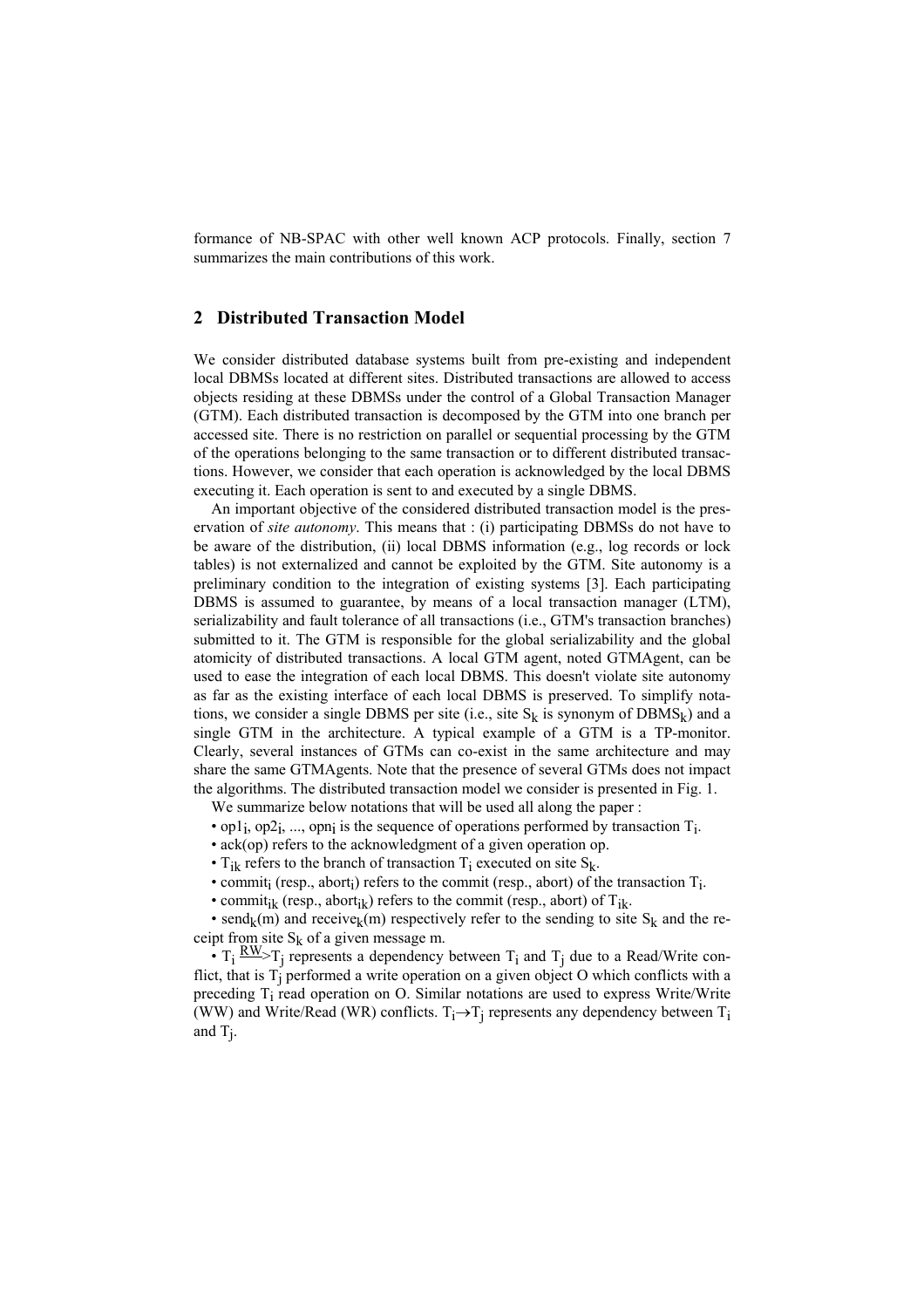

**Fig. 1.** Distributed transaction model

## **3 The Single-Phase Atomic Commit Protocol**

## **3.1 Informal Description**

The objective of this section is to introduce a Single-Phase Atomic Commitment protocol, noted SPAC, that preserves site autonomy (i.e., that can be used with existing DBMSs). For the rest of the paper, the words GTM (resp., GTM agents) and coordinator (resp., participants) will be used interchangeably to designate the coordinator (resp., participants) of the atomic commitment protocol.

The basic idea on which SPAC relies is eliminating the voting phase of 2PC by exploiting the properties of the local DBMSs serialization protocols. Let us assume that all participating DBMSs serialize their transactions using a pessimistic concurrency control protocol and that this protocol avoids cascading aborts (e.g., strict 2- Phase Locking protocol [4]). In this context, a transaction that executes successfully all its operations can no longer be aborted due to a serialization problem. Thus, this transaction is guaranteed to be committed in a failure free environment. When the acknowledgments of all operations of a transaction  $T_i$  are received, this means that all the transaction branches  $T_{ik}$  have been successfully executed till completion. At this point, the application submits its commit demand to the GTM which can directly ask each site accessed by the transaction  $T_i$  to commit, with no synchronization between the sites. If a transaction branch, say  $T_{ik}$  is aborted by  $S_k$  during its execution for any problem (e.g., integrity constraint violation or non serializability), the GTM simply asks each accessed site to abort that transaction.

While the SPAC and the IYV protocols [1] share the same assumption concerning the serialization policies of the local DBMSs, they strongly differ in the way failures are handled. Assume that site  $S_k$  crashes during the one-phase commit of transaction  $T_i$ . Meanwhile,  $T_i$  may have been committed at other sites. To guarantee  $T_i$ atomicity, the effects of the transaction branch  $T_{ik}$  have to be forward recovered on  $S_k$ . In the IYV protocol, participants in a transaction pass their redo log files and read locks to the coordinator. Thus, the coordinator can forward recover a transaction on failed participants. Obviously, this approach violates site autonomy.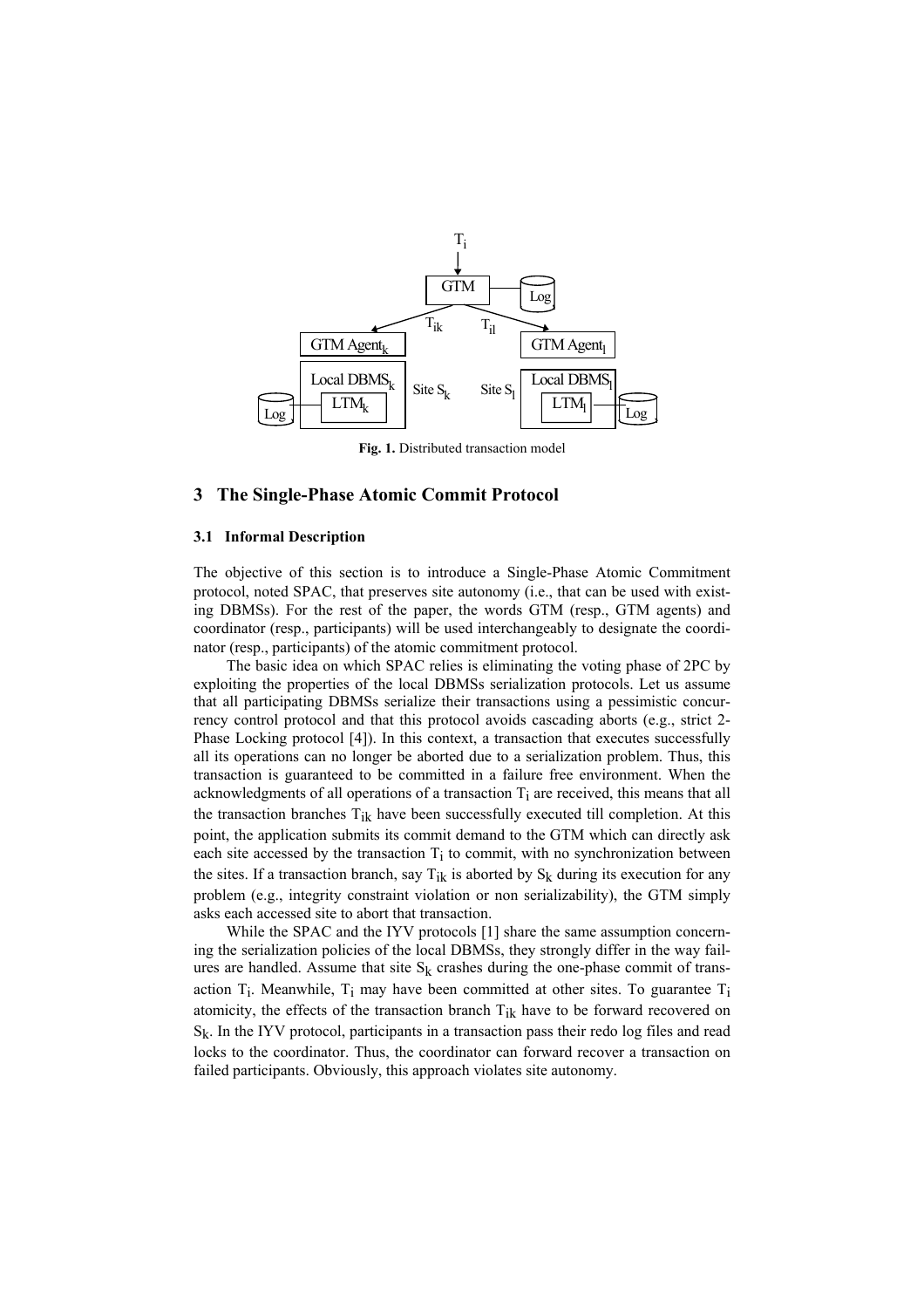To enforce transaction atomicity without sacrificing site autonomy, SPAC maintains a logical redo log at the GTM that contains the list of operations sent to each site. In case of a participant crash during the one-phase commit, the failed transaction branches will be re-executed due to the operations registered in the GTM redo log. Logging logical operations instead of physical redo records is mandatory to preserve site autonomy. Global serializability and redo correctness are maintained due to the hypotheses made on the DBMSs serialization protocol properties. These hypotheses are detailed in the next section.

#### **3.2 Hypotheses on Participating DBMSs**

In order for our protocol to work properly, the participating DBMSs must satisfy the two following properties:

*P1*: If all operations of T<sub>ik</sub> have been acknowledged by  $S_k$ , then T<sub>ik</sub> is serializable on Sk

*P2*: Local transactions are strongly isolated

Assuming all sites satisfy property *P1* guarantees that if the GTM receives the acknowledgment of all operations of transaction  $T_i$ ,  $T_i$  is serializable on all sites. Property *P2* means that local schedules are cascadeless. Moreover, *P2* is necessary in order to handle failures properly (see Section 5). If both *P1* and *P2* are satisfied and if the commit decision is submitted after having received the acknowledgment of all operations, the assertion *A1* given below is true. It follows that a single-phase commit protocol is sufficient to guarantee the atomicity of distributed transactions in a failure free environment.

*A1*: [∀k, send<sub>k</sub>(commit<sub>i</sub>)] by the GTM => T<sub>ik</sub> will be committed if S<sub>k</sub> doesn't crash

In [2], we showed that only rigorous DBMSs (i.e., DBMSs ruled by a rigorous concurrency control protocol) satisfy *P1* and *P2*. This restriction is not so strong since almost all today's DBMSs (either relational or object oriented) are ruled by strict 2PL which is a rigorous serialization protocol. However, commercial relational DBMSs are likely to use levels of isolation standardized by SQL2 [11]. These DBMSs do not satisfy properties *P1* and *P2* since they accept some non serializable schedules. In [2], we showed that NB-SPAC can be extended to deal with DBMSs providing levels of isolation.

#### **3.3 Protocol Description**

The standard scenario induced by the SPAC protocol is depicted in Fig. 2. To simplify the figure, we show the actions executed by a single GTM and a single site, assuming that all GTMs and sites follow the same scenario.

Step 1 represents the sequence of operations executed on behalf of  $T_{ik}$ . The coordinator registers in its log each operation that is to be executed. Note that this registration is done by a non-forced write. Non-forced writes are buffered in main memory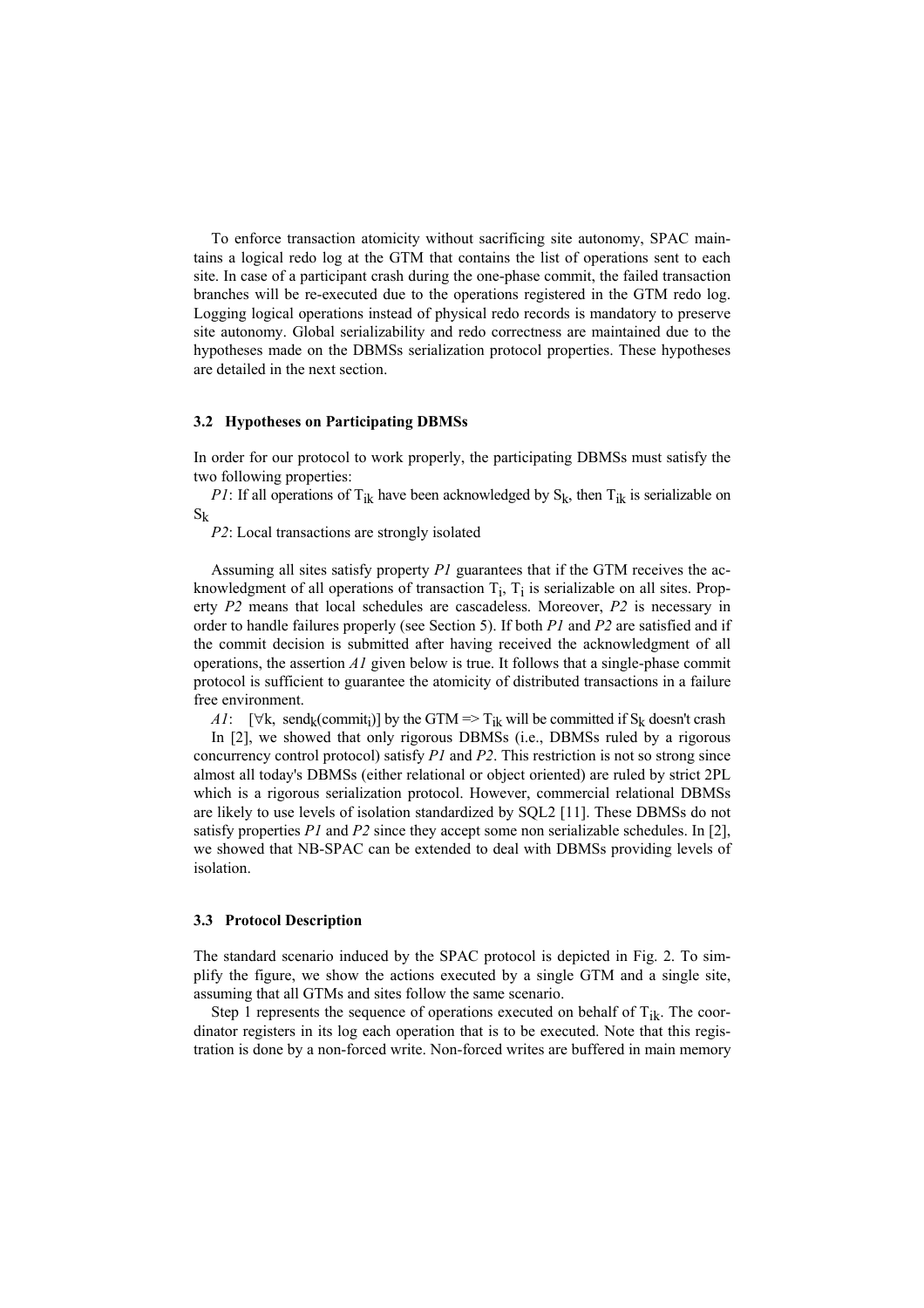



**Fig. 2.** Basic SPAC protocol scenario

Step 2 concerns the atomic commitment of  $T_i$ . If the application issues a commit request to the GTM, this means that all operations of  $T_i$  have been successfully executed (consequently  $T_i$  is serializable at all sites). The GTM can thus take the commit decision. First, the GTM force writes all Ti log records along with its commit decision on stable storage in the same step. Assuming that the GTM log is a sequential file, this step will generate a single blocking I/O, the size of which depends on the activity of  $T_i$ . Second, the GTM asks its agents to commit  $T_i$  by broadcasting the commit decision to all.

In order to be able to know whether or not a failed DBMS has effectively committed a transaction and without violating the DBMS autonomy, each agent creates in the local database a special record containing the commit decision for  $T_i$ . This record is created by means of an ordinary write operation inside  $T_i$ <sup>2</sup>. This operation will be treated by the DBMS in exactly the same manner as the other operations belonging to  $T_i$ , that is either all committed or all aborted atomically. Once the write operation of the commit decision record has been acknowledged by the DBMS, the GTM agent

l

<span id="page-5-0"></span><sup>&</sup>lt;sup>2</sup> Note that this operation cannot generate a dependency cycle since it is the last operation executed in any transaction that has to be committed.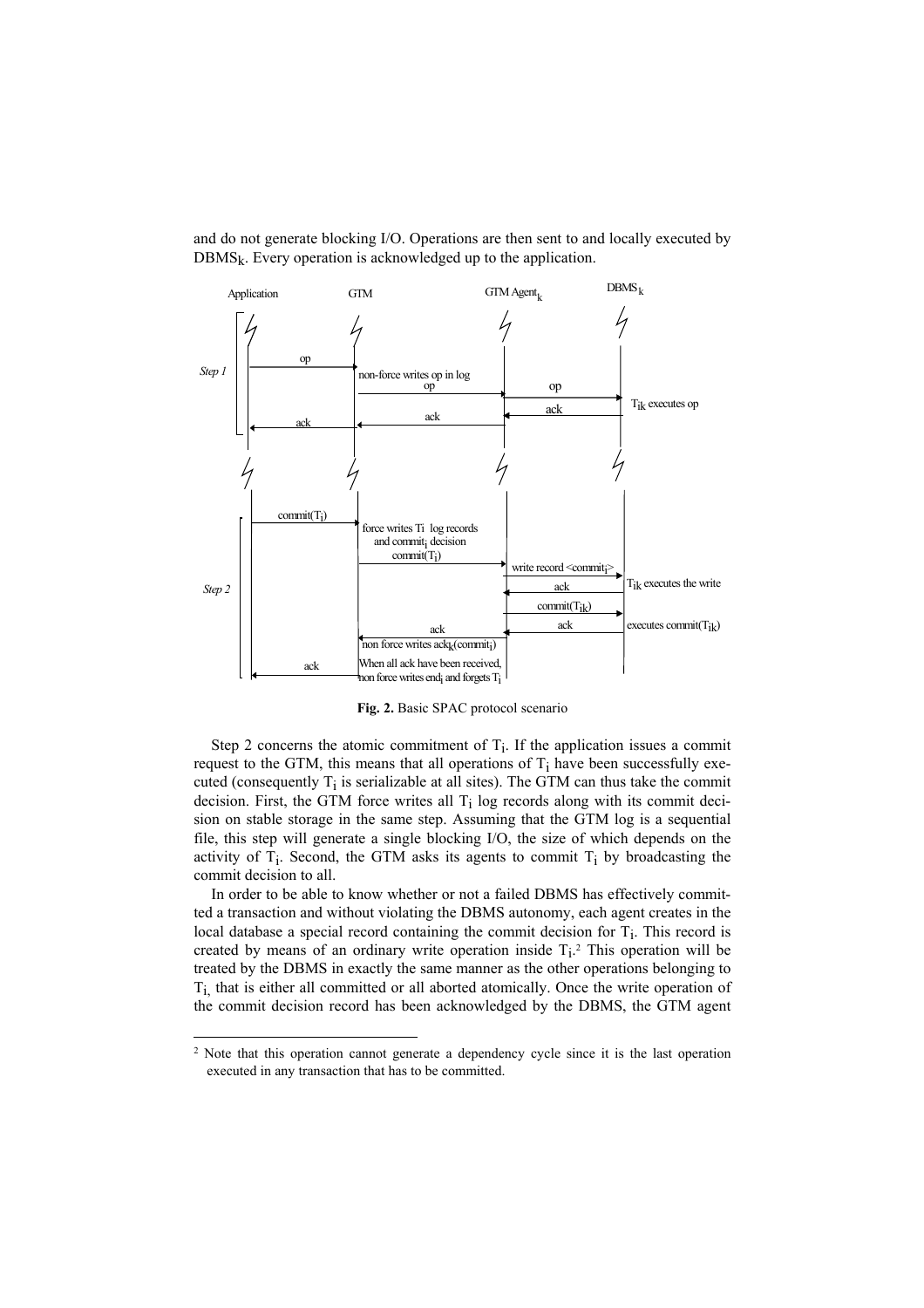asks the local DBMS to commit  $T_i$ . In a failure free environment, this commit always succeeds and is acknowledged up to the GTM. For every transaction  $T_i$ , the GTM non-force writes each  $ack<sub>k</sub>(commit<sub>i</sub>)$  in its log. When the acknowledgment is received from all the participants in the transaction, the GTM non-force writes an end<sub>i</sub> record and forgets the transaction.

If transaction  $T_i$  is to be aborted, Step 2 is simpler than its committing counterpart. The GTM discards all T<sub>i</sub> log records and broadcasts the abort decision to all. SPAC is a presumed abort protocol. Thus, abort messages are not acknowledged and the abort decision and transaction initiations are not recorded in the GTM log.

To be correct, an atomic commitment protocol must satisfy the following property :

*AC*: all participants that decide reach the same decision.

In [2], we showed that SPAC satisfies property *AC* of an atomic commitment protocol. A key step in our protocol is the dissemination of the decision message by the GTM to all participants in a transaction. In SPAC, this is achieved through a simple broadcast primitive. This primitive, noted *broadcast*, can be implemented using multiple *send* and *receive* operations [5]. Note that this primitive is not reliable (i.e., not atomic): if the GTM crashes in the middle of the broadcast of the decision message, some participants may deliver the decision while others never do so. Consequently, the SPAC protocol may produce blocking situations in case of a GTM failure. Assume the GTM crashes during the transaction execution or during the broadcast of the decision. In this case, each GTMAgent that did not receive the decision remains blocked until the GTM recovers. Since no termination protocol can solve all blocking situations [5], we propose in the next section an extension of the SPAC protocol which guarantees the non-blocking property in all possible crash failure cases.

## **4 Achieving Non-Blocking**

#### **4.1 System Model**

l

In the previous section, we made no assumptions whatsoever concerning message transfer delays or communication failures since the SPAC protocol can be used in systems that are subject to site failures, communication failures as well as unknown time delays to transport messages. In order to achieve non-blocking, we follow the model and terminology used in [5] and assume, for the rest of the paper, a synchronous system composed of a set of DBMSs completely connected through a set of communication channels[.3](#page-6-0) Since it is well known that distributed systems with unreliable communication do not admit non-blocking solutions to the atomic commitment problem [7], we also assume a reliable communication between the sites. A synchronous system means that there is a known upper bound on communication delays, that is each message is received within δ time units after being sent. In such a model, site failures can be reliably detected by any *reliable failure detector* and reported to any

<span id="page-6-0"></span><sup>&</sup>lt;sup>3</sup> An adaptation of our non-blocking protocol to asynchronous systems is currently being studied.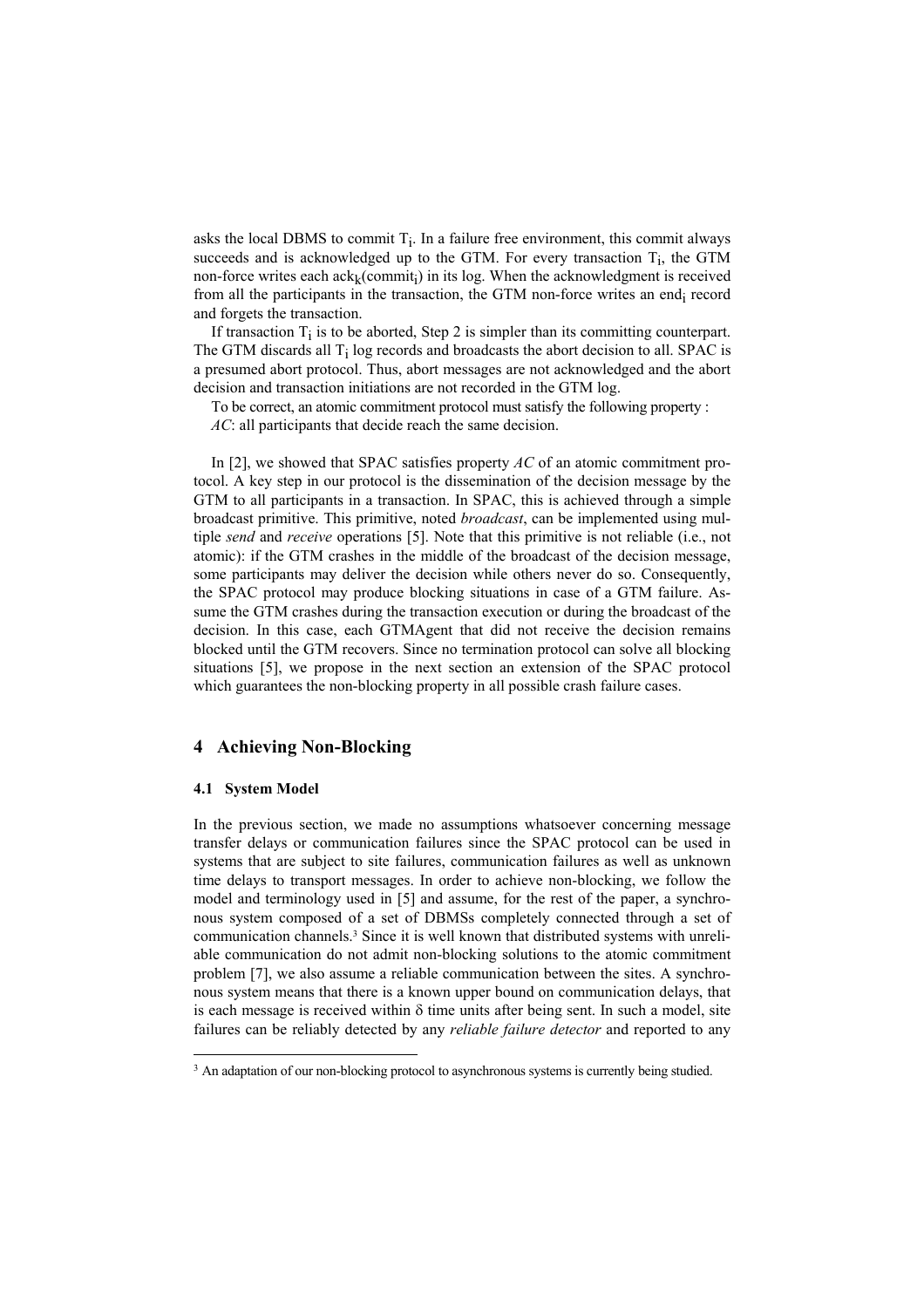operational site. Reliable failure detectors can be easily implemented by means of time-out. At any given time, a site may be *operational* or *down*. Operational sites may go down due to crash failures. A site that is down may become operational again by executing a recovery protocol. Finally, we say that a site is *correct* if it has never crashed ; otherwise it is *faulty*. [4](#page-7-0)

### **4.2 The Non-Blocking Single-Phase ACP Algorithm**

SPAC has failure scenarios for which no termination protocol can lead to a decision. This is due to the unreliability of the broadcast primitive used in SPAC, which allows faulty GTMAgents to deliver a message that is never delivered by correct ones. To solve this problem, we need a broadcast primitive, called Reliable Broadcast [5], which guarantees the following properties :

*Uniform Agreement* : if any GTMAgent, correct or not, delivers a message *m*, then all correct GTMAgents will eventually deliver *m*.

∆*-Timeliness* : There exists a known constant ∆ such that if the broadcast of a message *m* is initiated at time t, then no participant receives *m* after time t+∆.

This primitive, noted *R\_broadcast*, can be implemented as follows [5]. Every participant (GTMAgent) relays the message it receives for the first time to all the others before delivering it to the local DBMS. It is obvious that this implementation satisfies the Uniform Agreement property. To prove that it satisfies the ∆-Timeliness property**,**  [5] showed that there exists a constant delay  $\Delta = (F+1)\delta$ , where F denotes the maximum number of sites that may crash during the execution of the atomic commitment protocol, by which the delivery of *m* must occur.

The blocking SPAC can be made non-blocking by replacing the unreliable broadcast primitive used by the GTM to disseminate its decision message with the reliable primitive *R\_broadcast*. Fig. 4 illustrates the algorithm implementing the Non-Blocking Single-Phase Atomic Commit protocol, noted NB-SPAC.

#### *GTM algorithm*

| 1- do forever |                                                        |                                                              |  |  |  |  |
|---------------|--------------------------------------------------------|--------------------------------------------------------------|--|--|--|--|
| $2 -$         | wait for (receipt of a message m from the application) |                                                              |  |  |  |  |
| $3-$          | $case(m)$ of:                                          |                                                              |  |  |  |  |
| $4-$          | $op1i()$ :                                             | $send_{GTMAgent_k}(op1_i);$                                  |  |  |  |  |
| $5-$          | $opn_i()$ :                                            | $send_{GTMAgent_k}(opn_i);$                                  |  |  |  |  |
| $6-$          | abort <sub>i</sub> :                                   | R broadcast <sub>A</sub> (abort <sub>i</sub> ); <sup>5</sup> |  |  |  |  |
| $7-$          | commit <sub>i</sub> :                                  | force write Ti log records and                               |  |  |  |  |
|               |                                                        | $T_i$ commit decision in GTM's $log$ ;                       |  |  |  |  |
| $8-$          |                                                        | R broadcast <sub>A</sub> (commit <sub>i</sub> );             |  |  |  |  |
|               |                                                        |                                                              |  |  |  |  |

<span id="page-7-0"></span><sup>&</sup>lt;sup>4</sup> The period of interest of these definitions is the duration of the atomic commitment protocol. <sup>5</sup> A stands for the set of all GTM agents participating in transaction  $T_i$ .

l

<span id="page-7-1"></span>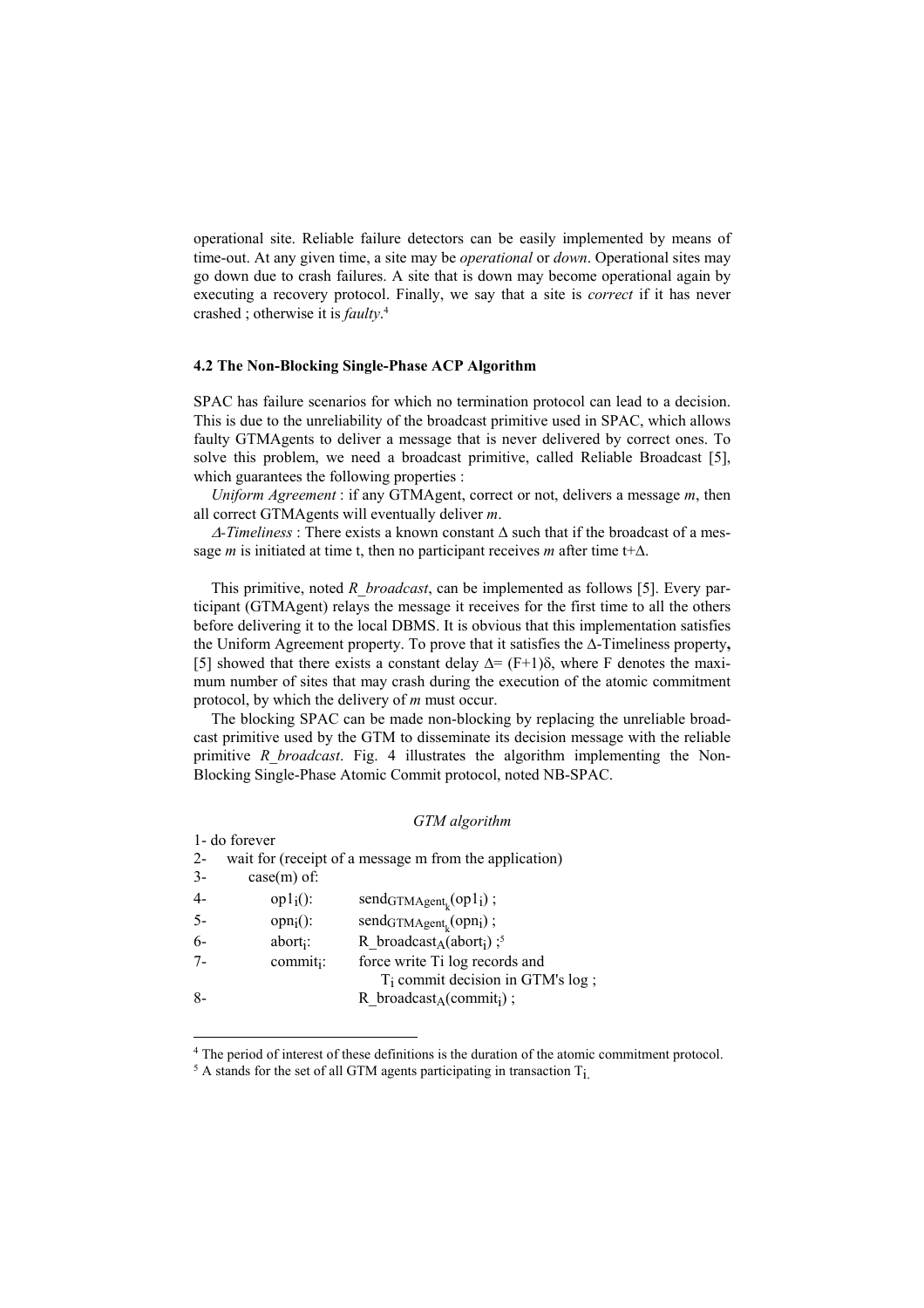#### *GTMAgentk algorithm*

|                                                        | 9- do forever                                                                         |  |  |  |  |  |  |
|--------------------------------------------------------|---------------------------------------------------------------------------------------|--|--|--|--|--|--|
|                                                        | 10- wait for (receipt of a message m from the GTM or delivery of a decision message m |  |  |  |  |  |  |
| by the broadcast or receipt of GTM crash notification) |                                                                                       |  |  |  |  |  |  |
| $11-$                                                  | if (receipt or delivery of m) then treat message m                                    |  |  |  |  |  |  |
| $12-$                                                  | else set time-out to $\Delta$ ;<br>$\theta$ GTM crash notification                    |  |  |  |  |  |  |
| $13-$                                                  | wait until (delivery of a decision by the broadcast or time-out expiration)           |  |  |  |  |  |  |
| $14-$                                                  | if (delivery of a decision) then $send_{localDBMS}(decision_{ik})$                    |  |  |  |  |  |  |
| $15 -$                                                 | else send <sub>local</sub> $DBMs(abort_{ik})$ ;                                       |  |  |  |  |  |  |
|                                                        | Fig. 4. NB-SPAC algorithm                                                             |  |  |  |  |  |  |

An atomic commitment protocol is said to be non-blocking if it satisfies the following property in addition to property *AC*:

*NBAC*: Every correct participant involved in the atomic commitment protocol eventually decides.

We showed in [2] that NB-SPAC satisfies properties *AC* and *NBAC* of an atomic commitment protocol.

## **5 Recovering Failures**

l

To preserve global atomicity even in the presence of site failures, we need to forward recover a globally committed transaction on participants that failed during the commit procedure. This section describes the recovery algorithm executed after a participant crash, that allows such a recovery. The GTM recovery algorithm was presented in [2]. Due to space limitations, we omit its presentation in this paper. Fig. 5 details the participant's recovery algorithm common to SPAC and NB-SPAC. For the sake of clarity, step numbers correspond here to the steps ordering.

Step 1 and Step 2 represent the standard recovery procedure executed by the local DBMS on the crashed site. To preserve site autonomy, we make no assumptions on the way these steps are handled. Anyway, we assume that each local DBMS integrates a Local Transaction Manager that guarantees atomicity and durability of all transactions submitted to it. Since the GTM agents do not maintain a private log, Step 3 is necessary to determine if some globally committed transactions have to be locally re-executed at the crashed site  $S_k$ . A GTMAgent<sub>k</sub> must contact all GTMs that may have run transactions on site  $S_k$ . To simplify, we assume that each active instance of GTM is recorded by each GTM agent by means of records stored in the local DBMS. This can be done at the first connection of a GTM to the GTMAgent in order to avoid, during a transaction processing, the blocking I/O needed to record the GTM associated with the transaction. Other solutions are possible to record active GTMs[.6](#page-8-0) Anyway, they do not impact the rest of the recovery procedure.

<span id="page-8-0"></span><sup>6</sup> In practical situations, a local DBMS is often under the control of a single GTM (e.g., TPmonitor) recorded statically. In more general situations, active GTMs may be registered by external traders in distributed platforms.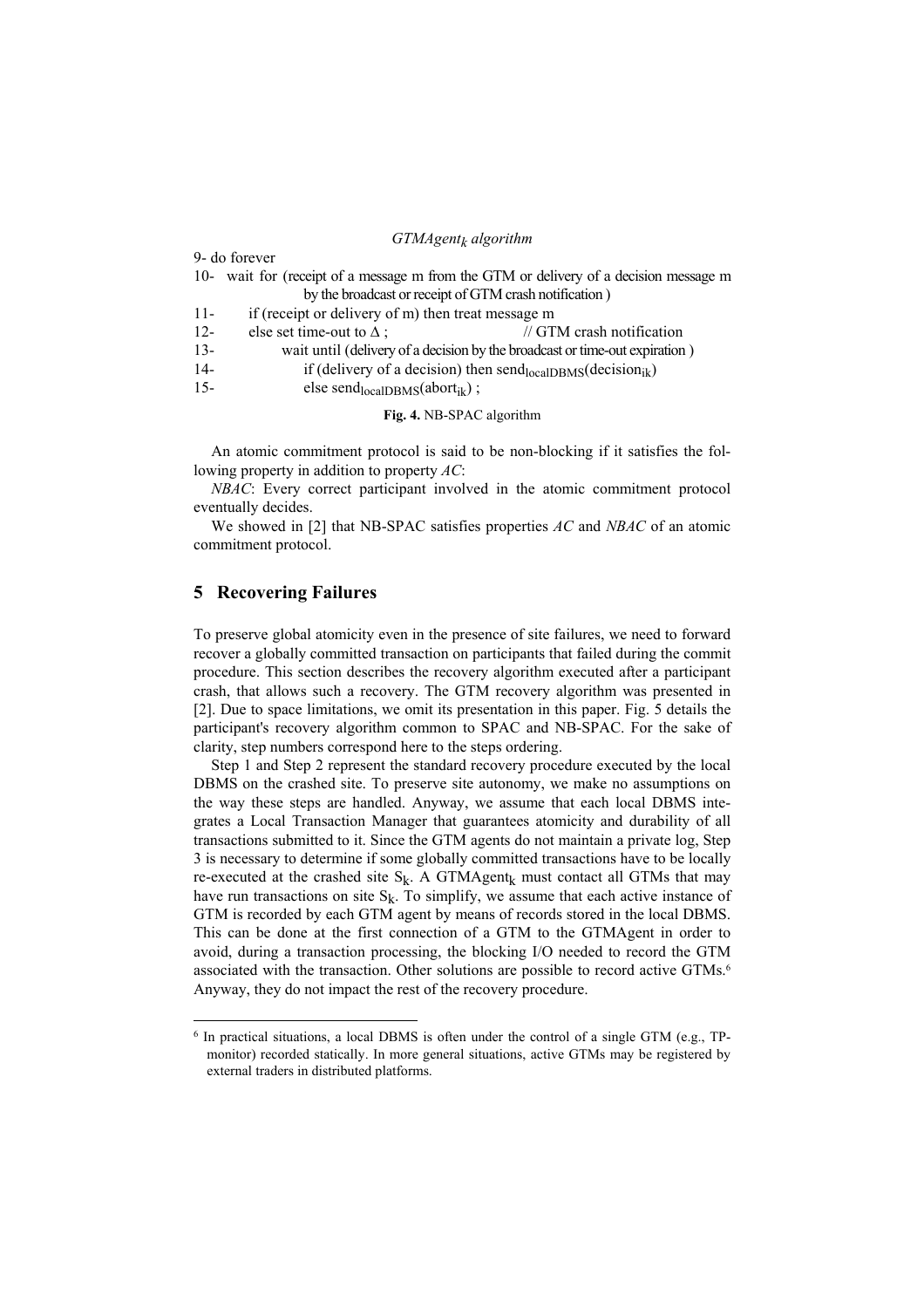In Step 4, the GTM aborts all still active transactions in which the crashed site  $S_k$ participates. Step 5 checks if there exists some globally committed transaction  $T_i$  for which the GTMAgent $_k$  did not acknowledge the commit. This may happen in two situations. Either the participant crashed before the commit of  $T_{ik}$  was achieved and  $T_{ik}$  has been backward recovered during Step 2, or  $T_{ik}$  is locally committed but the crash occurred before the acknowledgment was sent to the GTM. Note that these two situations must be carefully differentiated. Re-executing  $T_{ik}$  in the latter case may lead to inconsistencies if T<sub>ik</sub> contains non-idempotent operations (i.e., op(op(x))  $\neq$ op(x)). Thus, the GTM must ask the GTMAgent<sub>k</sub> about the status of T<sub>ik</sub> (Step 6). During Step 7, if  $GTMAgent_k$  finds a record <commitiation the underlying database, this proves that  $T_{ik}$  has been successfully committed by the local DBMS, since write<commiti> is an operation performed on behalf of  $T_{ik}$ . If, on the other hand,  $\leq$ commit<sub>i</sub> $>$  is not present in the database, this means that T<sub>ik</sub> has been backward recovered during Step 2 and must be entirely re-executed. This re-execution is performed by exploiting the GTM log (Step 8). In both cases, the GTMAgent $_k$  informs the GTM about the status of  $T_{ik}$ . Once the recovery procedure is completed, new distributed transactions are accepted by the GTM (Step 9) and by the GTM agent (Step 10).

#### *Local DBMS algorithm*

1- forward recover the transactions that reached their commit state before the crash.

2- backward recover all other transactions

#### *GTM agent algorithm*

- 3- once the local DBMS has restored a consistent state, contact the GTM(s)
- 7- if the GTM asks about the local status of a transaction branch during step 6, check the corresponding commit decision record and answer the GTM

10- accept new transactions

### *GTM algorithm*

If contacted by the GTM agent of site  $S_k$  during step 3, do:

for each transaction  $T_i$  in which  $S_k$  participates

4- if (commit<sub>i</sub>)  $\notin$  GTM\_log then

broadcast (abort<sub>i</sub>) to all other  $T_i$  participants and forget  $T_i$ 

5- if (commit<sub>i</sub>)  $\in$  GTM log,

if  $ack_k$ (commit<sub>i</sub>) ∉ GTM log, then

6- ask GTMAgent<sub>k</sub> for the exact state of  $T_{ik}$ 

8- if  $T_{ik}$  has not been locally committed, then

restart a new transaction  $T'_{ik}$  on  $S_k$ 

re-execute all  $T_{ik}$  operations within  $T'_{ik}$ 

9- accept new distributed transactions

**Fig. 5.** Participant recovery algorithm

This recovery algorithm guarantees that re-executing the concerned transaction branches in Step 8: (i) will not produce undesirable conflicts and (ii) will generate exactly the same database state than after their first execution.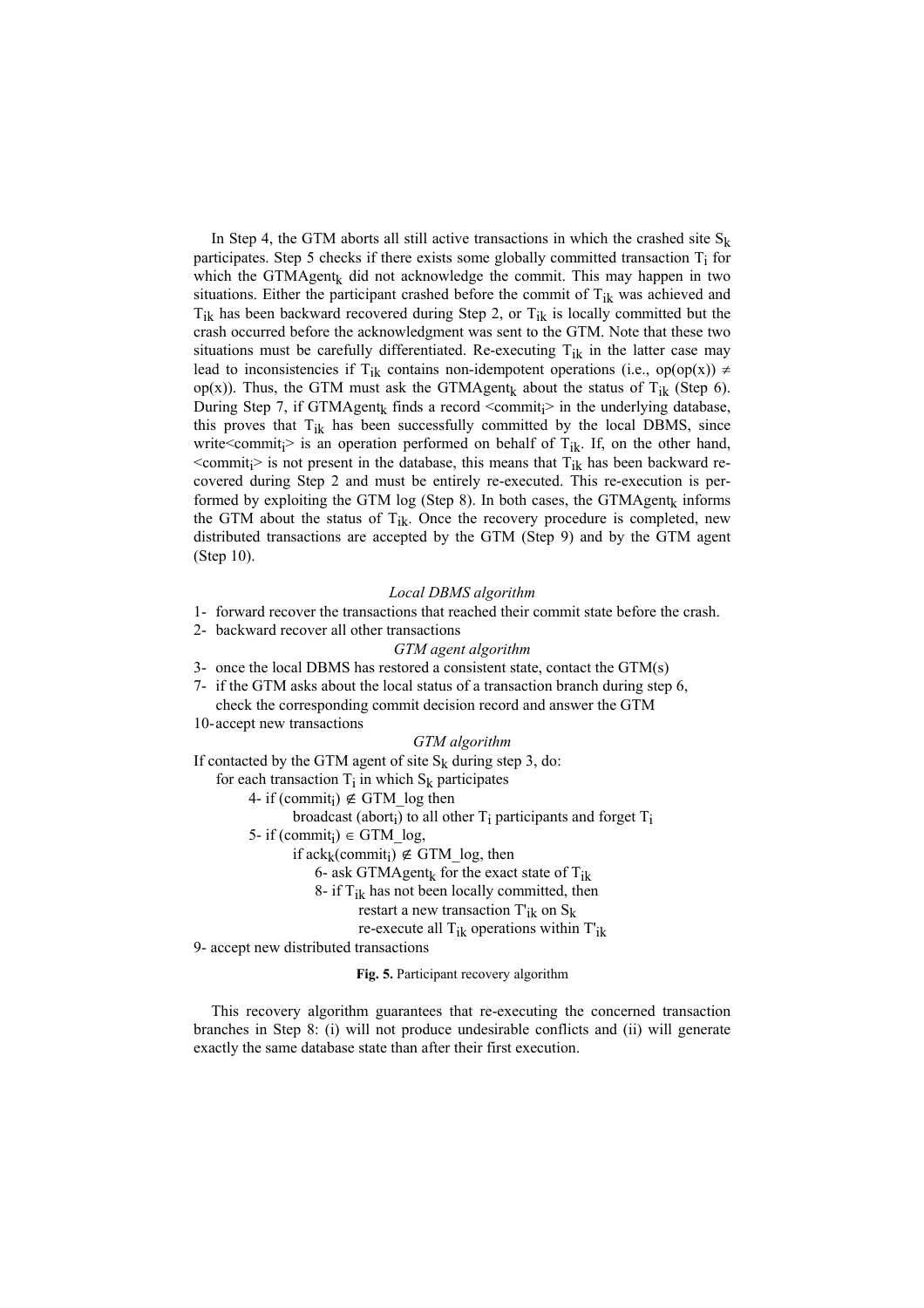Let us call  $\varphi$  the set of all transaction branches that have to be re-executed at S<sub>k</sub> during Step 8.

 $\varphi$  = {T<sub>ik</sub> / commit<sub>i</sub> ∈ GTM\_log ∧ ack<sub>k</sub>(commit<sub>i</sub>) ∉ GTM\_log ∧ <commit<sub>i</sub>> ∉ S<sub>k</sub> database}.

*Proof of condition (i)*: Since local DBMSs are rigorous,  $\forall T_{ik}, T_{jk} \in \varphi$ ,  $\neg \exists (T_{jk} \rightarrow$  $T_{ik}$ ). Otherwise,  $T_{ik}$  would have been blocked during its first execution, waiting for the termination of  $T_{ik}$ , and would not have complete all its operations, which contradicts  $T_{ik} \in \varphi$ . This means that  $T_{ik}$  and  $T_{ik}$  do not compete on the same resources, thereby precluding the possibility of conflict occurrence.

*Proof of condition (ii)*: Step 2 of the recovery algorithm guarantees that all resources accessed by any  $T_{ik} \in \varphi$  are restored to their initial state (i.e., the state before  $T_{ik}$  execution). The re-execution of all other transaction branches belonging to  $\varphi$ cannot change this state due to condition (i). Since Step 8 precedes Step 9 and Step 10, new transactions that may modify  $T_{ik}$  resources are executed only after  $T_{ik}$  reexecution. Consequently,  $T_{ik}$  is guaranteed to re-access the same state of its resources and consequently, will generate the same database state as after its first execution.

Since the recovery procedure may lead to a decision, we need to prove that this decision is not in conflict with any decision taken by correct participants or by the GTM. We showed in [2] that the recovery algorithms guarantee property *AC* stating that all participants (faulty or not) that decide, reach the same decision.

## **6 Performance Analysis**

In this section, we compare the performance of SPAC and NB-SPAC with 2PC, the most well-known *blocking* ACP, and ACP-UTRB, the most efficient *nonblocking* protocol for synchronous systems, respectively. In Table1, *n* denotes the number of participants in the transaction. The performance of NB-SPAC and ACP-UTRB depends on the performance of the reliable broadcast primitive. [5] proposed different optimizations to this primitive that reduce the number of messages from quadratic to linear. These optimizations can be directly used in NB-SPAC, making it even more efficient than 2PC.

| Protocol    | Number of steps | Time Delay          | Message Complexity |
|-------------|-----------------|---------------------|--------------------|
| <i>SPAC</i> |                 |                     | n                  |
| 2PC         |                 | 38                  | 3n                 |
| $NB$ -SPAC  |                 |                     |                    |
| ACP-UTRB    |                 | $2\delta + \Lambda$ | $2n+n^2$           |

**Table 1.** Steps, time delay and message complexity for SPAC, 2PC, NB-SPAC and ACP-UTRB